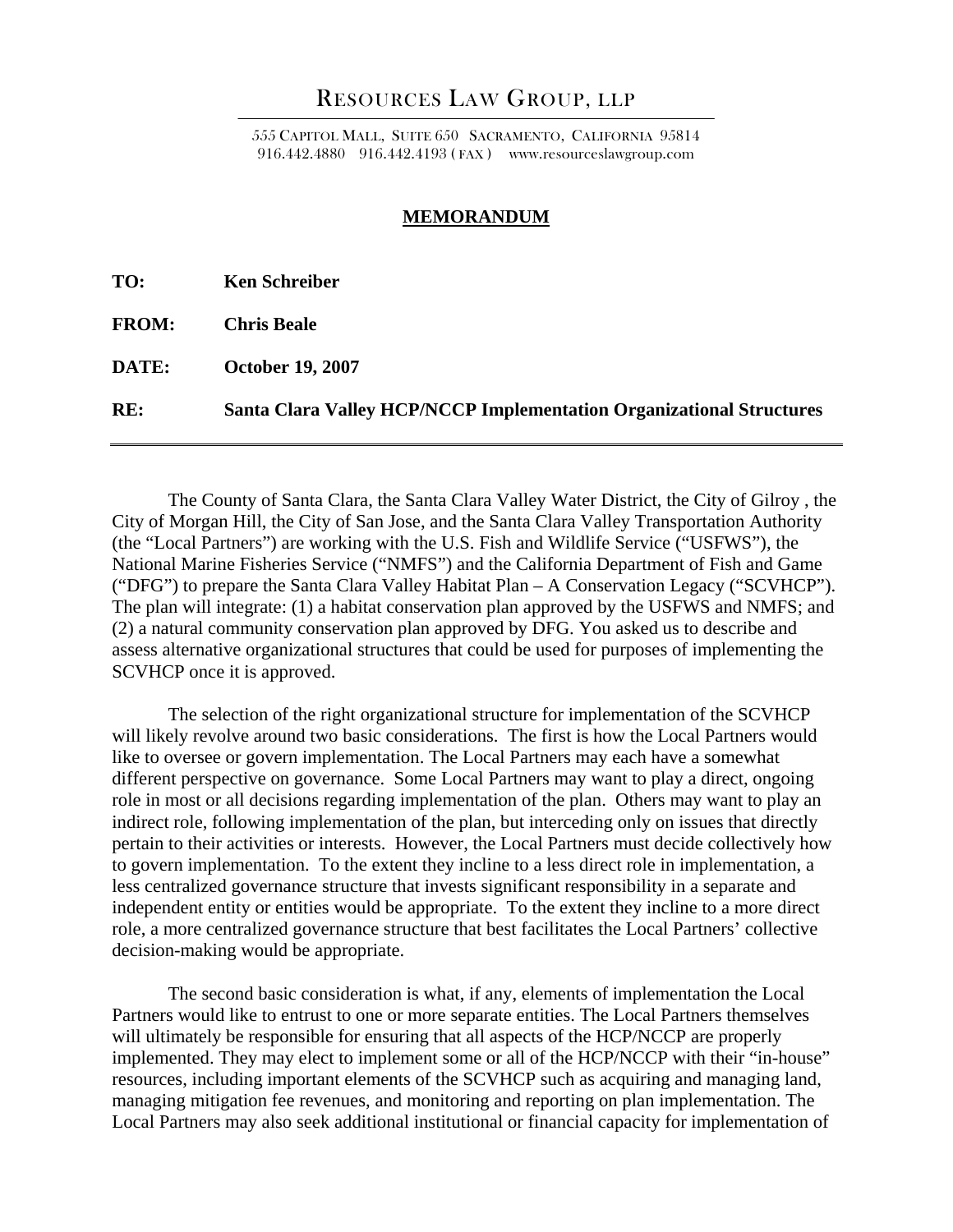Santa Clara HCP/NCCP October 19, 2007 Page 2 of 14

certain elements of the SCVHCP by enlisting the support of one or more separate entities. If so, the best organizational structure will be the one that includes the new or existing entities that are best able to support the Local Partners' implementation of the SCVHCP.

This memo describes and briefly assesses organizational structures that have been used in regional habitat conservation plans or other regional open space conservation efforts in California. The organizational forms and implementing entities addressed here are not mutually exclusive and can be combined in various ways to form a new organizational structure with the most appropriate implementing entity(ies) and method of governance for the SCVHCP. The intent of this memo is to provide the Local Partners with a broad range of options and a brief explanation of the relative merits of each so that the Local Partners may "mix and match" to form an organizational structure.

The organizational structure selected by the Local Partners could be formalized in the implementation agreement for the SCVHCP or in a separate agreement, such as a memorandum of understanding or a joint exercise of powers agreement. It is important to note that, to be a party to the implementation agreement and receive coverage under the incidental take permits issued by the USFWS, NMFS and DFG, any new implementing entity would have to be formed before the implementation agreement is finalized.

# **Option 1: One Local Partner is responsible for most or all aspects of SCVHCP implementation.**

## **a. Overview.**

Under this approach, one Local Partner would assume the primary responsibility for implementing the SCVHCP. The key characteristic of this approach is that a designated Local Partner itself, either with its own staff or contractors, or in partnership with another organization, would assume the central role in implementing the SCVHCP. This could include responsibility for some or all of the following:

- program administration (personnel, overhead, contract administration, etc.);
- land acquisition;
- habitat/wetland restoration;
- site management;
- restoration management;
- monitoring, adaptive management and remedial measures;
- securing funding;
- identifying/defining mitigation measures for individual projects;
- collecting and managing revenues from mitigation fees;
- ensuring compliance with and coordinating implementation of the SCVHCP; and
- coordinating with the USFWS, NMFS, and DFG.

The SCVHCP and implementation agreement would assign implementation obligations to the Local Partner, which would have both primary responsibility for and principal control over implementation. The Local Partner would likely be required to augment its staff significantly to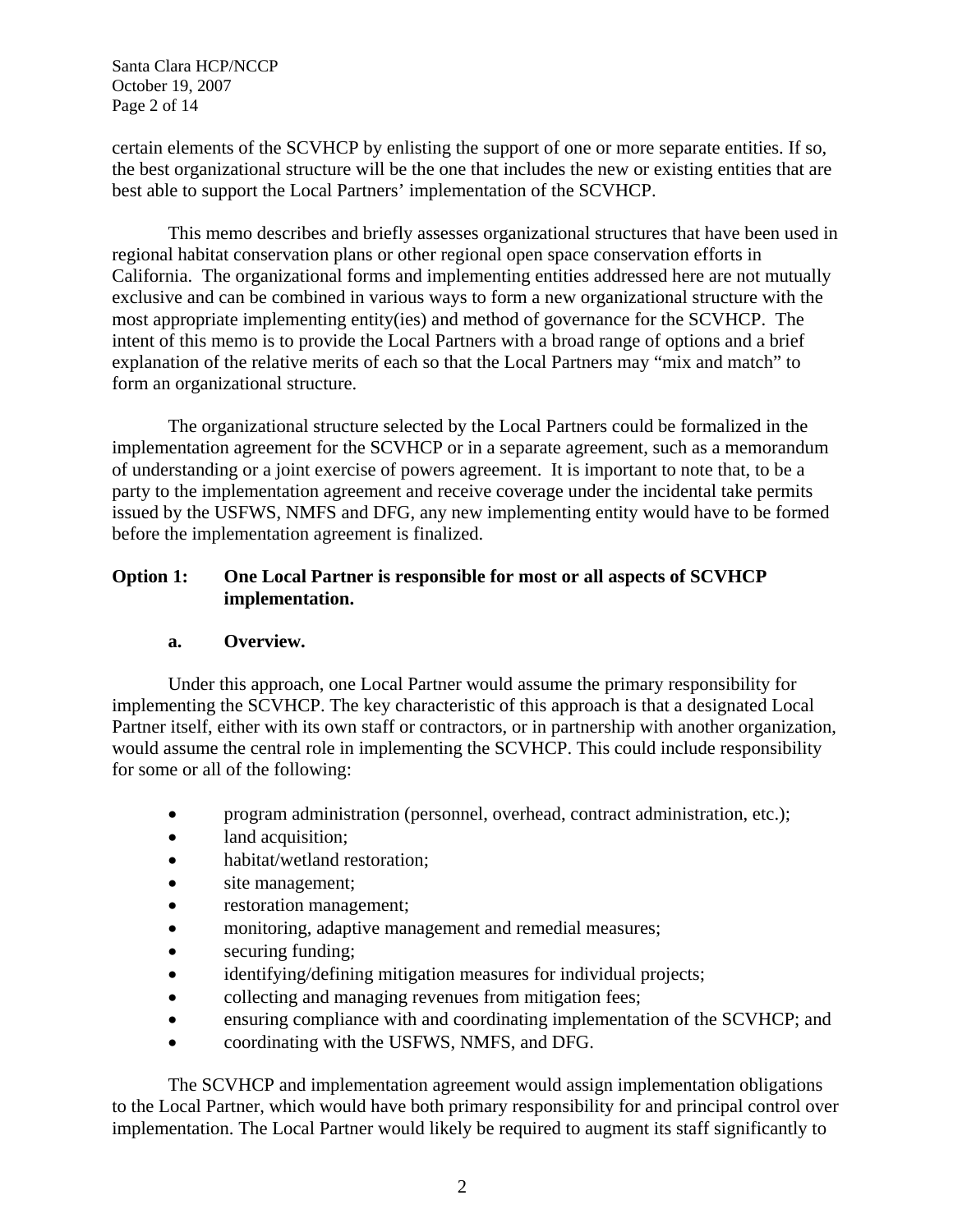Santa Clara HCP/NCCP October 19, 2007 Page 3 of 14

develop sufficient capacity for implementation. As the central implementing entity, the Local Partner would coordinate with other Local Partners regarding shared responsibilities, such as implementing mitigation for individual projects covered by each Local Partner's state and federal permits.

Funding options available to cities and counties include the ability to tax, as well as the ability to establish special assessment districts under a variety of different statutes, each of which includes its own conditions and limitations. They may form a public facilities financing district to levy an assessment in proportion to the benefit to be received by each parcel to be developed. Cal. Gov't Code § 53175 (Integrated Financing District Act). They may establish a special district for the improvement and maintenance of natural habitat pursuant to California Fish & Game Code section 2901 and California Government Code section 50060 et seq. Such assessments may be levied against the parcels that benefit from the habitat maintenance, and must be related to the benefits to the property assessed. They also may form open space maintenance districts funded by ad valorem assessments. Cal. Gov't Code § 50575 et seq. And the Mello Roos Community Facilities Act authorizes the establishment of community facilities districts and imposition of special taxes. Cal. Gov't Code § 53311 et seq.

Local governments may apply for and manage public grants, including grants from the USFWS, NMFS and DFG for implementation of habitat conservation plans and natural community conservation plans, and other grants made available as a result of state capital improvement bonds. Local governments may also apply for and manage grants from private philanthropies.

# **b. Example of County Governance: San Diego County Multi-Habitat Conservation Plan ("MHCP").**

San Diego County's south county MHCP is both a habitat conservation plan and a natural community conservation plan. It is implemented primarily by the County's Department of Parks and Recreation, which acquires lands for an MHCP preserve system and manages lands within the preserve. While cities within the County are responsible for implementing portions of the MHCP, the County's obligations are separate and largely independent of the implementation obligations of the cities. For this reason, the County is not required to act as a liaison between the cities and state and federal agencies on behalf of the cities.

# **c. Relative Strengths of Local Partner Implementation.**

This approach would simplify and centralize control over implementation. If the County or one of the cities were the implementing Local Partner, it would have the legal authority to perform all required implementation actions. Because of the simple, centralized implementation structure, the implementing Local Partner could be relatively efficient, even taking into account public agency contracting requirements. Because a new entity would not have to be formed, startup costs and, to some extent, new overhead costs would be avoided. A variety of revenue generating options generally available only to local governments would be available. If the designated Local Partner were a local government authorized to collect mitigation fees under the Mitigation Fee Act, it would clearly have the authority to manage such fees. A local government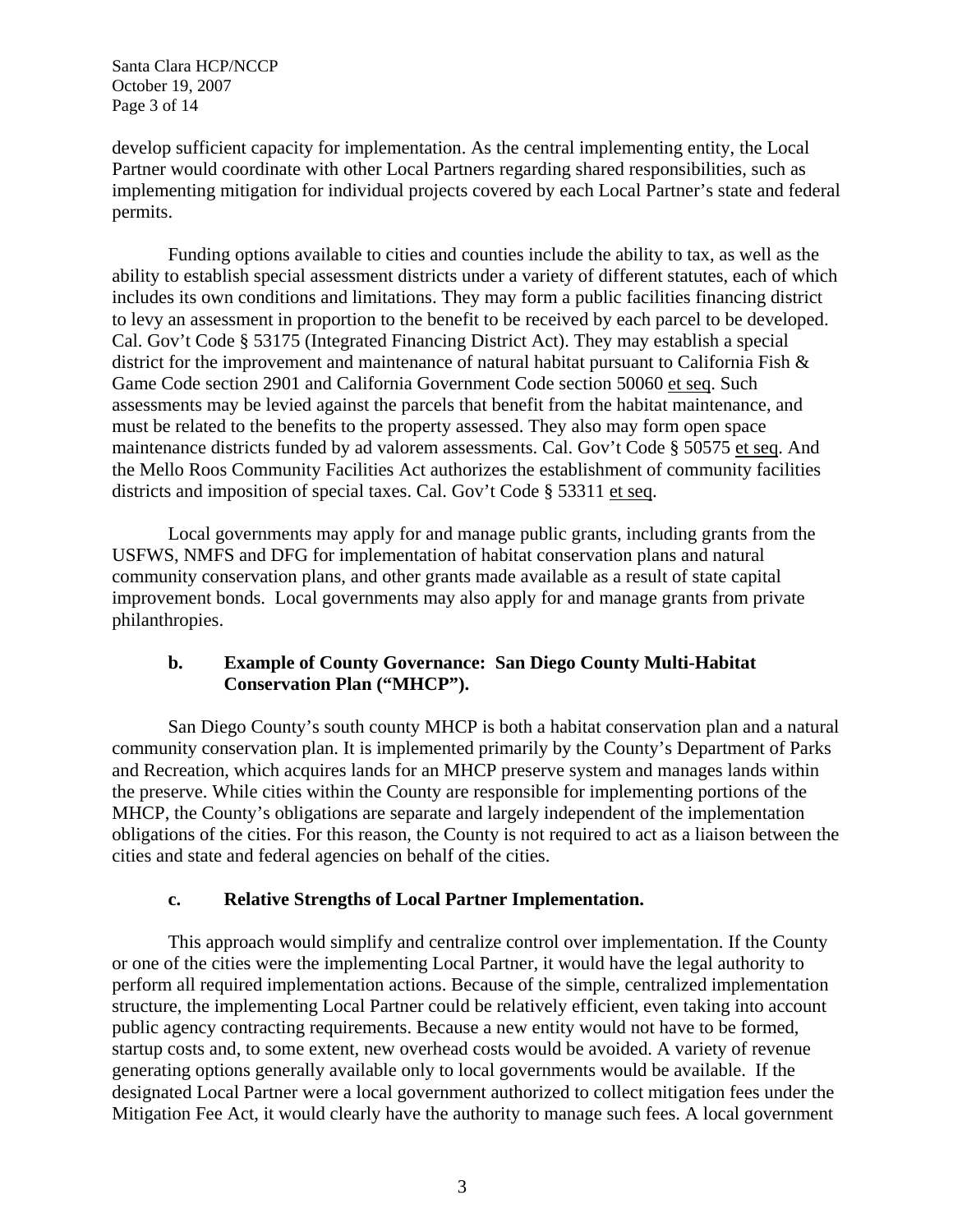Santa Clara HCP/NCCP October 19, 2007 Page 4 of 14

agency would also clearly have a sufficiently stable and durable organizational structure to implement the plan.

However, the specialized capacity and capability required for SCVHCP implementation may be limited among the Local Partners--the primary implementation role would likely require increased expertise and staff augmentation in natural lands restoration and management. This structure may also be perceived by the agencies and the public as lacking focus or credibility. Local governments have numerous obligations and limited resources. As a consequence, this approach is generally disfavored by the state and federal agencies because of concern that a city or county's level of focus on implementation may vary from year to year due to competing priorities, staffing constraints and other reasons. In addition, the Local Partners collectively may be uncomfortable delegating responsibility for implementing to one Local Partner. The Local Partners could enter an agreement with that Local Partner to ensure accountability, but this may not be adequate for Local Partners that would want a direct role in decisions regarding implementation. Likewise, none of the Local Partners may want to take on primary responsibility for implementation, particularly if they are not given sufficient discretion to carry out the responsibility as they think best.

# **Option 2: Form or collaborate with a special district.**

# **a. Overview and Controlling Law.**

A special district is an "agency of the state for the local performance of governmental or proprietary functions within limited boundaries." Cal. Gov't Code §§ 16271(d), 56036. Special districts can be created under a principal act of the Legislature or a special act. A principal act is a generic statute providing for the creation of districts of a broad type through procedures identified in the act, such as through citizen petition followed by general election. If a proposed special district does not fit within requirements described in a principal act, the Legislature can nonetheless create the district by special act, a statute that forms and empowers that particular district.

There are about 3,400 special districts in California, of which about 120 are special act districts. Two principal acts provide for the creation of districts relating to open space, park and habitat lands:

- *Regional Park and Open Space Districts .* Public Resources Code section 5500 et seq., provides for regional park districts, park and open space districts, and regional open space districts (herein collectively "open space districts"). An open space district can hold lands dedicated for "open-space purposes." Cal. Pub. Res. Code § 5540. "Open-space lands" are defined broadly at Government Code section 65560, and include land for preservation of natural resources, including habitat.
- *Recreation and Park Districts.* Public Resources Code section 5780 et seq., provides for recreation and park districts. As applicable to recreation and park districts, the term "recreation" includes habitat and open-space conservation (Cal.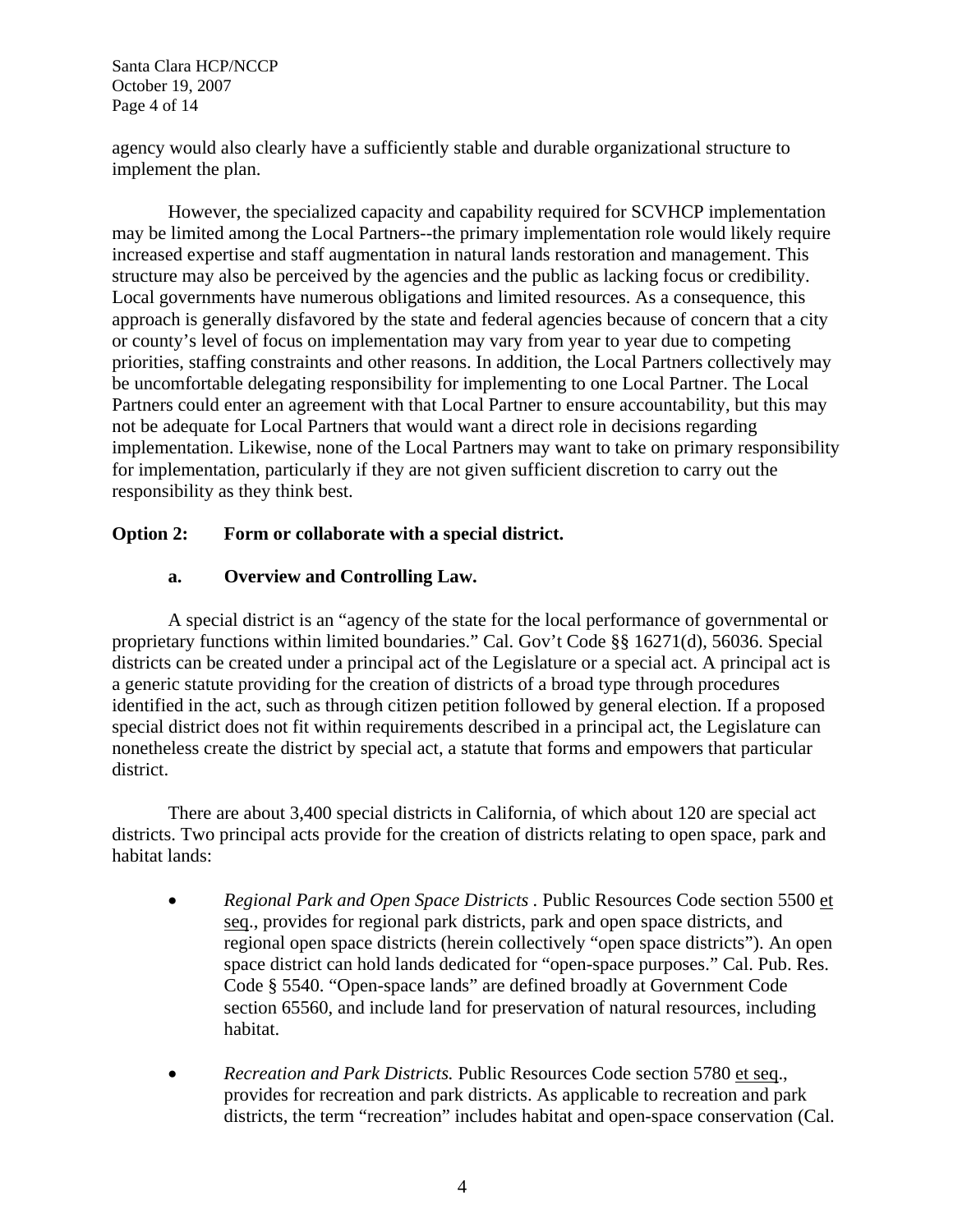Santa Clara HCP/NCCP October 19, 2007 Page 5 of 14

> Pub. Res. Code  $\S 5780.1(g)$  and a "recreation facility" includes open space. Id.  $\S$ 5780.1(h).

The choice between an open space district and a recreation and park district partly depends upon whether the lands of the preserve system will be made available only, at most, for unsupervised public access, or whether there may also be supervised recreation programming in some locations. Habitat preservation goals can be achieved under either structure. With a recreation and park district, however, supervised recreation programming can be more a salient feature of the organization's mission, which may engender greater public acceptance for the entity. In choosing between forms for a special district, the Local Partners would want to consider whether appropriate supervised programming on carefully-selected preserve lands could increase public support for the SCVHCP.

*Boundaries.* A recreation and park district may be created within the boundaries of one or more cities and counties, and may be discontinuous. Cal. Pub. Res. Code § 5781.

An open space district may be formed by two or more cities and counties that are contiguous, where the combined population exceeds 50,000. All the territory in an open space district must be contiguous. Cal. Pub. Res. Code § 5502.

*Formation.* Formation of a recreation and park district may be initiated by citizen petition or by resolution of the board of supervisors or city council in which the district is to be located. Cal. Pub. Res. Code §§ 5782.1, 5782.5. The proposed district is then reviewed by the local agency formation commission. Cal. Pub. Res. Code § 5782.7.

Formation of an open space district is initiated by the voters presenting a petition with signatures to the board of supervisors of the county. The board then calls an election of all of the affected voters. Cal. Pub. Res. Code § 5514. In some cases where growth acutely threatens open space, special legislation has been enacted removing the petition requirement, or otherwise modifying the district formation procedures. See, e.g., Cal. Pub. Res. Code §§ 5506.3-5506.11 (affecting San Diego, Napa, Marin, Sonoma, Riverside, San Bernardino, Los Angeles, Sacramento and Santa Barbara Counties). The local agency formation commission provides an impartial analysis of the proposed district. Cal. Pub. Res. Code § 5517.1.

*Directors.* For a recreation and park district that contains unincorporated territory and the territory of one or more cities, the district board of directors may be elected or appointed by the county board of supervisors and the city councils in which the district is located. Cal. Pub. Res. Code §§ 5783.5(a), 5784, 5783.11.

Open space districts are governed by a publicly-elected board of directors, who appoint a general manager to function as chief administrative officer. While an open space district may be governed at the outset by appointed members, the statute requires that the district be governed by elected directors by the January following its formation. Cal. Pub. Res. Code § 5523. Directors serve four-year terms. Cal. Pub. Res. Code § 5533. At the time the district is formed, each director represents one of either five or seven wards/subdistricts, the boundaries of which must be drawn so that each contains approximately an equal number of electors. Cal. Pub. Res. Code §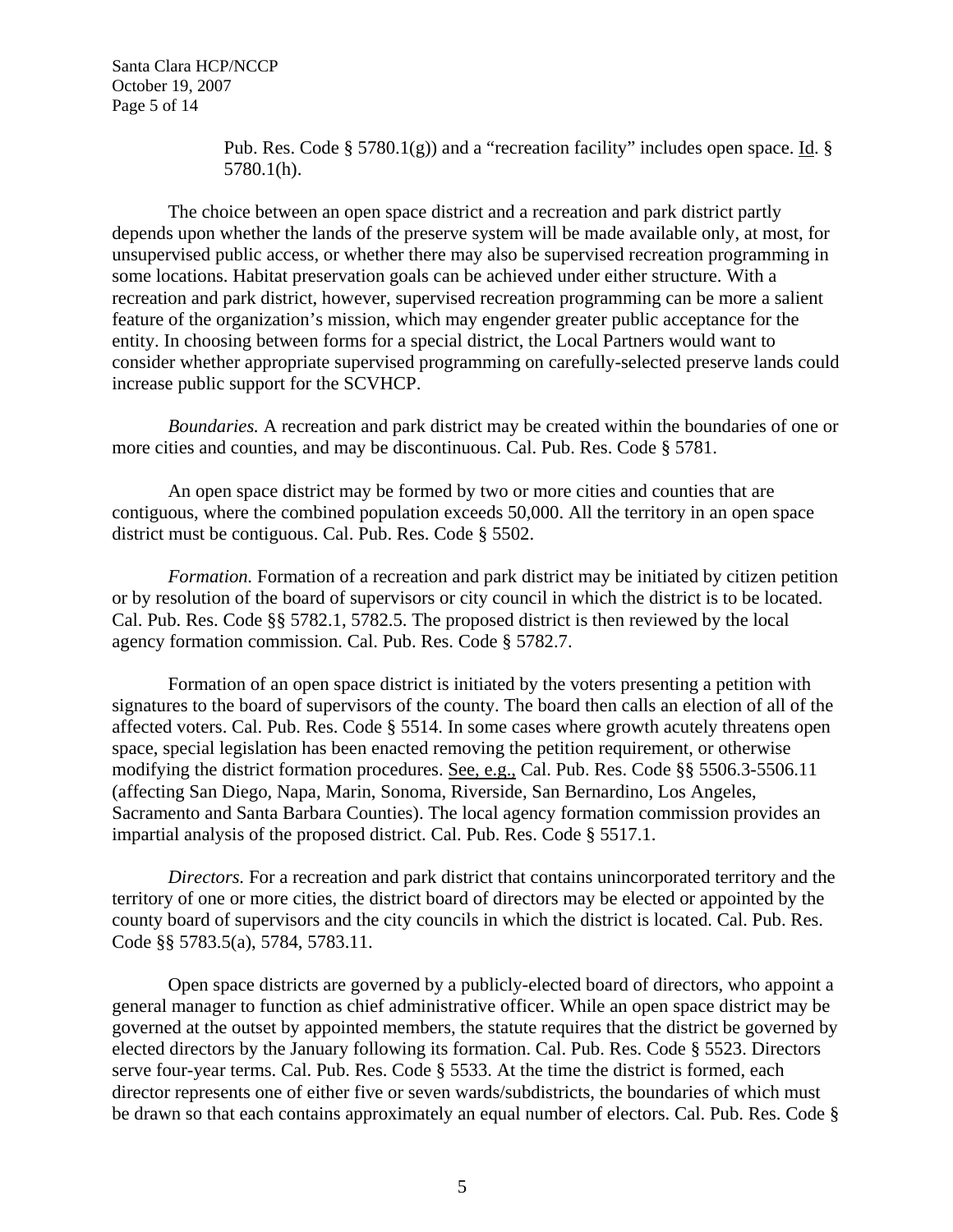Santa Clara HCP/NCCP October 19, 2007 Page 6 of 14

5515. After the initial election, the boundaries of the wards may be redrawn to increase the number of directors. Cal. Pub. Res. Code § 5534.5.

*Powers.* In addition to the powers to establish and operate recreation, park and open space systems, the powers of recreation and park districts and open space districts include many of the same powers as other units of local government, including: the power to sue and to be sued; to acquire and (with limitations) dispose of real or personal property; to exercise the right of eminent domain; to tax; and to incur indebtedness and issue bonds. See, e.g., Cal. Pub. Res. Code §§ 5541, 5542, 5544, 5545, 5566, 5786, 5786.1. The Mello Roos and Integrated Financing District Acts apply to special districts. Cal. Gov't Code §§ 53316, 53317(h), 53177, 53179(f). If created pursuant to special legislative act, that act can tailor the powers of the district beyond those provided for in the principal acts.

## **b. Examples of Special Districts:**

#### **i) East Bay Regional Park District**

The mission of the East Bay Regional Park District (www.ebparks.org) is to acquire, develop, manage, and maintain a high quality, diverse system of interconnected parklands that balances public usage and education programs with protection and preservation of natural and cultural resources within Alameda and Contra Costa Counties.

The district was created in 1934 pursuant to section 5500 et seq. of the Public Resources Code (i.e., it was created under the principal act for open space districts). The East Bay Municipal Utilities District ("EBMUD") had declared approximately 10,000 acres of watershed land as surplus, and the community galvanized to conserve the land as open space for public recreation. The voter-approved legislation created the district to acquire and manage EBMUD's land. Voters have approved subsequent initiatives to expand the jurisdiction of the park district. Today, its jurisdiction includes all of the land in the two counties. With its 65 regional parklands totaling approximately 97,000 acres, the East Bay Regional Park District claims to be the largest agency of its kind in the United States.

The district is governed by a seven-member board of directors. Board members are publicly elected to serve four-year terms. Each director represents a specific geographic area of the district.

The district's major source of financial support is property tax revenues. Measure AA the Regional Open Space, Wildlife, Shoreline and Park Bond Act passed by District voters in 1988 — has provided funding to help complete a major portion of the District's system of parks, regional trails and essential development projects that were envisioned in the 1988 Master Plan.

The Park District receives donations through the related Regional Parks Foundation. Founded in 1969, the foundation supports the district through fundraising that helps provide public access, resource protection and preservation, educational and recreational programs, and acquisitions of parklands.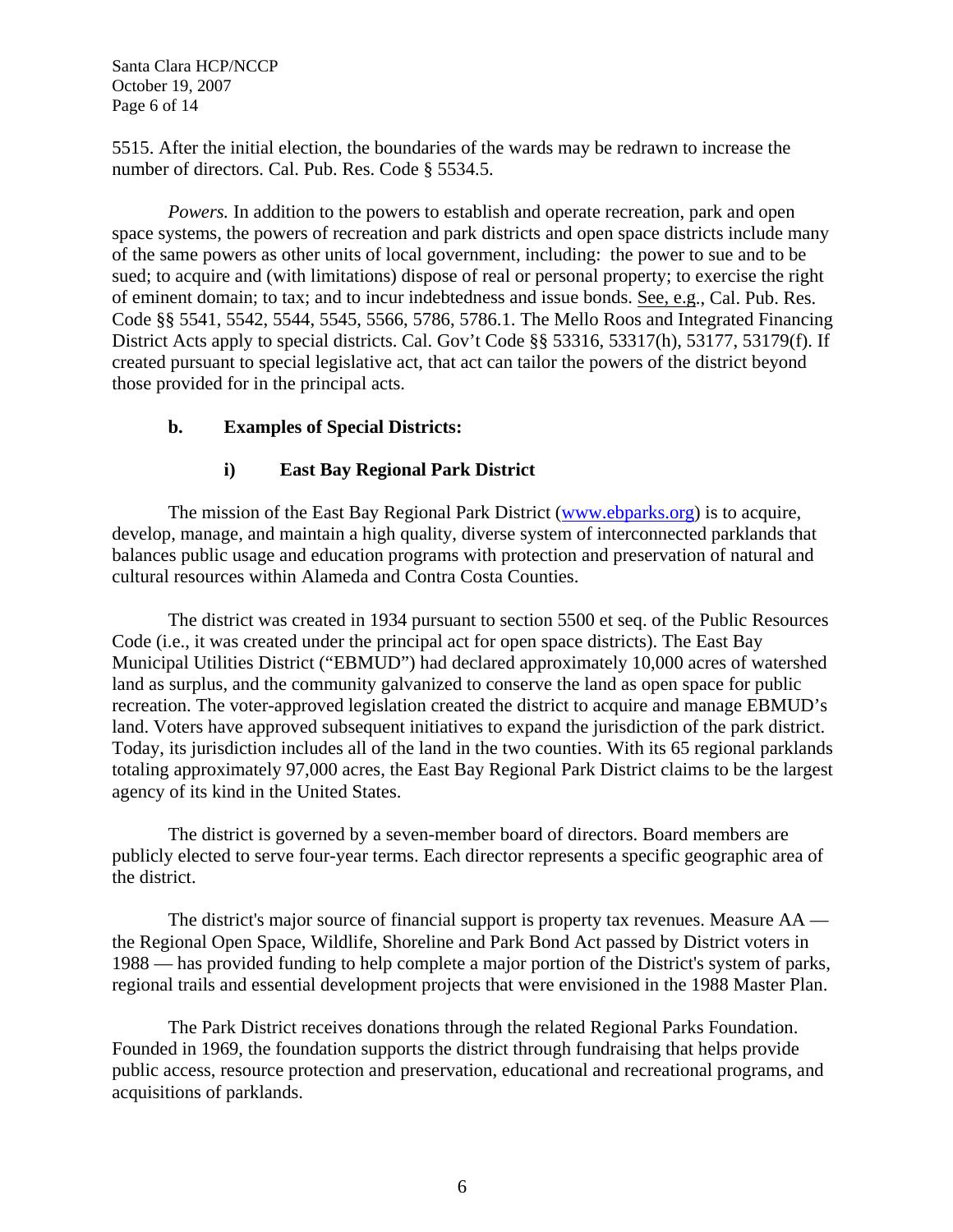# **ii) Santa Clara County Open Space Authority**

The mission of the Santa Clara County Open Space Authority (www.openspaceauthority.org) is to preserve open space and create greenbelts between communities, lands on the valley floor, hillsides, viewsheds and watersheds, baylands and riparian corridors, as well as to develop and implement land management policies that provide proper care of open space lands, allow public access appropriate to the nature of the land for recreation, and are consistent with ecological values and compatible with agricultural uses. The State legislature created the Authority as an independent special district in 1993 in response to efforts by citizens and local governments of Santa Clara County. Cal. Pub. Res. Code § 35101 et seq.

A seven-member board of directors, each representing a unique district, governs the Authority. Directors are elected by constituents in their respective districts to 4-year terms. The Authority has preserved over 9,000 acres of land and manages over 1,000 acres of conservation easements and mitigation lands.

# **iii) Ambrose Recreation & Park District**

The mission of the Ambrose Recreation & Park District (www.ambroserec.org) is to provide recreation and park services through planning, organizing and conducting recreation programs and community services and to acquire, develop, maintain, protect and interpret parks, landscape areas, recreation trails, natural and cultural resources, historic resources and open spaces within the district. The District was formed in 1946 under California Public Resources Code section 5780 (the principal act for recreation and park districts), and at that time included one park site; since then the District has acquired and developed three additional parks, a mini park and a community center. A five-member board of directors governs the District.

## **c. Relative Strengths of Special Districts.**

The types of special districts discussed here offer the legal authority to implement most if not all aspects of a habitat conservation plan (including the authority to receive and manage public and private grants) and would have the stability of a government agency. They would also likely have ample capacity, focus, and credibility as an implementing entity. Perhaps most significantly, special districts have the power to directly impose special taxes. See Cal. Pub. Res. Code § 5566, 5786.31. The use of special legislation to create a special district, as in the example of the Santa Clara County Open Space Authority, permits flexibility and tailoring of its formation, structure and capabilities to meet specific needs. Among other things, special legislation can expedite formation of a special district and avoid the inherent risk in relying on a local election to form an important SCVHCP implementing entity.

However, the Local Partners would have somewhat limited control over a special district; a special district would not be directly accountable to the Local Partners. The special districts discussed here are governed by directors appointed by counties and cities (recreation and park district) or elected by the public (open space district). In the case of a recreation and park district, the Santa Clara Valley Water District and the Santa Clara Valley Transportation Authority would not have a direct role in governance. In the case of a park and open space district with publicly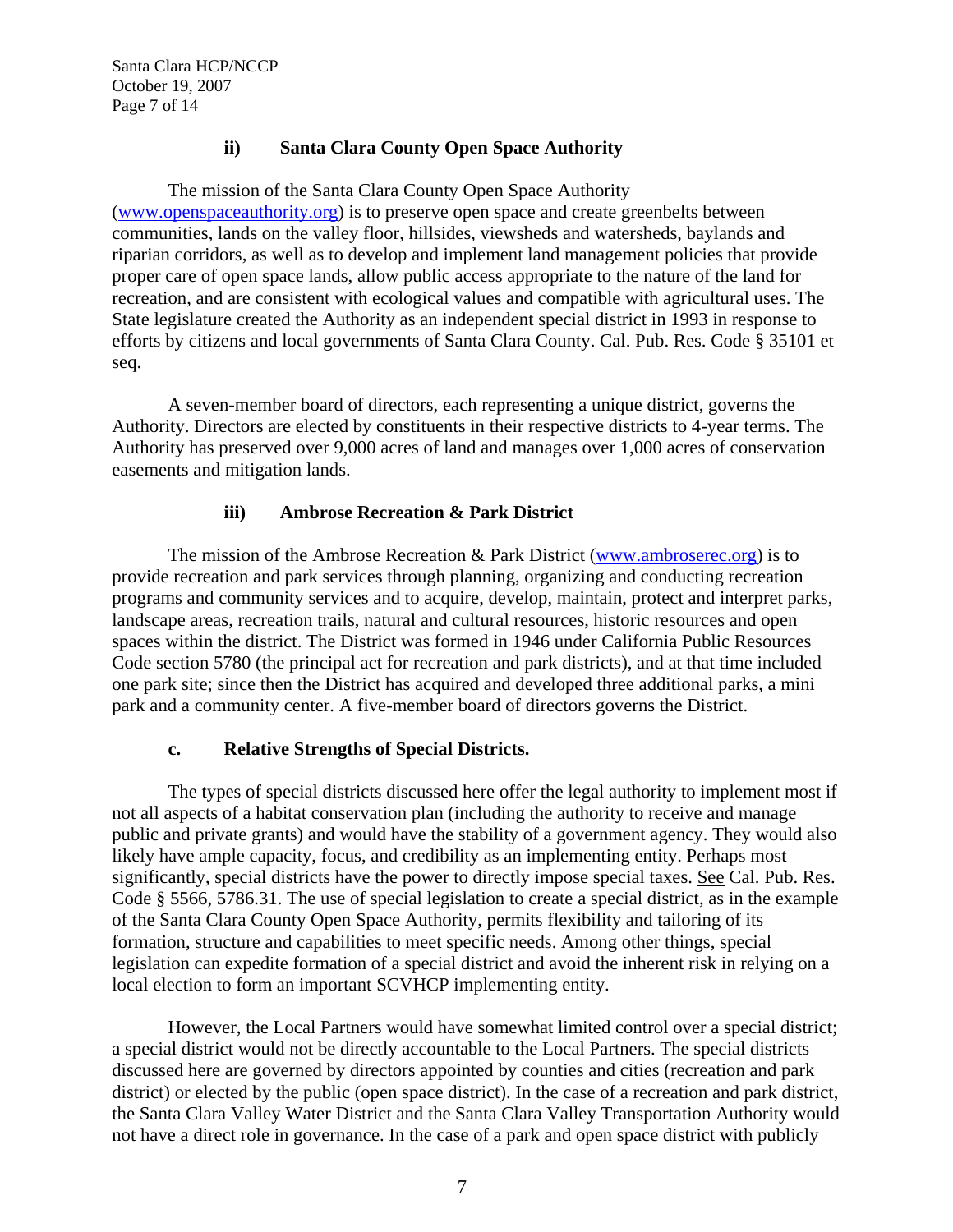Santa Clara HCP/NCCP October 19, 2007 Page 8 of 14

1

elected directors, none of the Local Partners would have a direct role in governance. This may well concern the Local Partners if they were depending primarily on a special district to implement the SCVHCP. A special district would not have the authority to enforce compliance with the SCVHCP. In addition, creating a special district would be inefficient in comparison to other implementing entities. Establishing a special district can be difficult and would require an initial investment for startup costs, as well as ongoing overhead costs.<sup>1</sup> Special districts are also subject to the Ralph M. Brown Act (Cal. Gov't Code § 54950, et seq.) and laws governing contracts with public agencies.

## **Option 3: Create a joint powers authority.**

#### **a. Overview and Controlling Law.**

A joint exercise of powers agency or "joint powers authority" is a governmental entity created by two or more other governmental entities. Through the new agency, the creating entities exercise their powers jointly to achieve common purposes. The new entity is legally separate from the governments that form it. Cal. Gov't Code § 6507. There are approximately 1800 joint powers authorities on file with the Secretary of State in California.

*Joint Exercise of Powers Act.* A joint powers authority is created under the Joint Exercise of Powers Act<sup>2</sup>. Cal. Gov't Code § 6500 et seq. Pursuant to the act, two or more "public agencies" may "by agreement" jointly exercise any power "common to" the contracting parties. Cal. Gov't Code § 6502.

*"Public Agency."* As contemplated in the act, "public agency" means, among other things, the federal government, the state, a county, city, public corporation, public district, or any other joint powers authority. Cal. Gov't Code § 6500. Private nonprofit entities may form joint powers authorities with public agencies if a specific statutory provision authorizes their doing so. See, e.g., Cal. Gov't Code § 6523.9.

*"By Agreement."* The agreement forming a joint powers entity is an inter-governmental contract. It may take a variety of forms, but must state the purpose of the agreement or the power to be exercised, and provide for the method by which the purpose will be accomplished or the manner in which the power will be exercised. Cal. Gov't Code § 6503. The agreement may be of definite or indefinite duration. Cal. Gov't Code § 6510.

*"Common Powers."* Although the powers exercised by the new entity must be common to the agreeing entities, it is not necessary that each power be exercisable by each contracting party in every geographical area in which the power is to be jointly exercised. Cal. Gov't Code § 6502. The powers delegated to a joint entity are described in the agreement forming the entity.

<sup>&</sup>lt;sup>1</sup> By engaging the Santa Clara County Open Space Authority as a partner for purposes of implementing some elements of the SCVHCP, the Local Partners could take advantage of the strengths of a special district without the need to form a new district.

 $2$  Though created under the "Joint Exercise of Powers Act," both common usage and the statute itself variously refer to the agency implementing a joint powers agreement as a "joint powers agency" (e.g., Cal. Gov't Code § 6508) or as a "joint powers authority" (e.g., Cal. Gov't Code § 6516.8).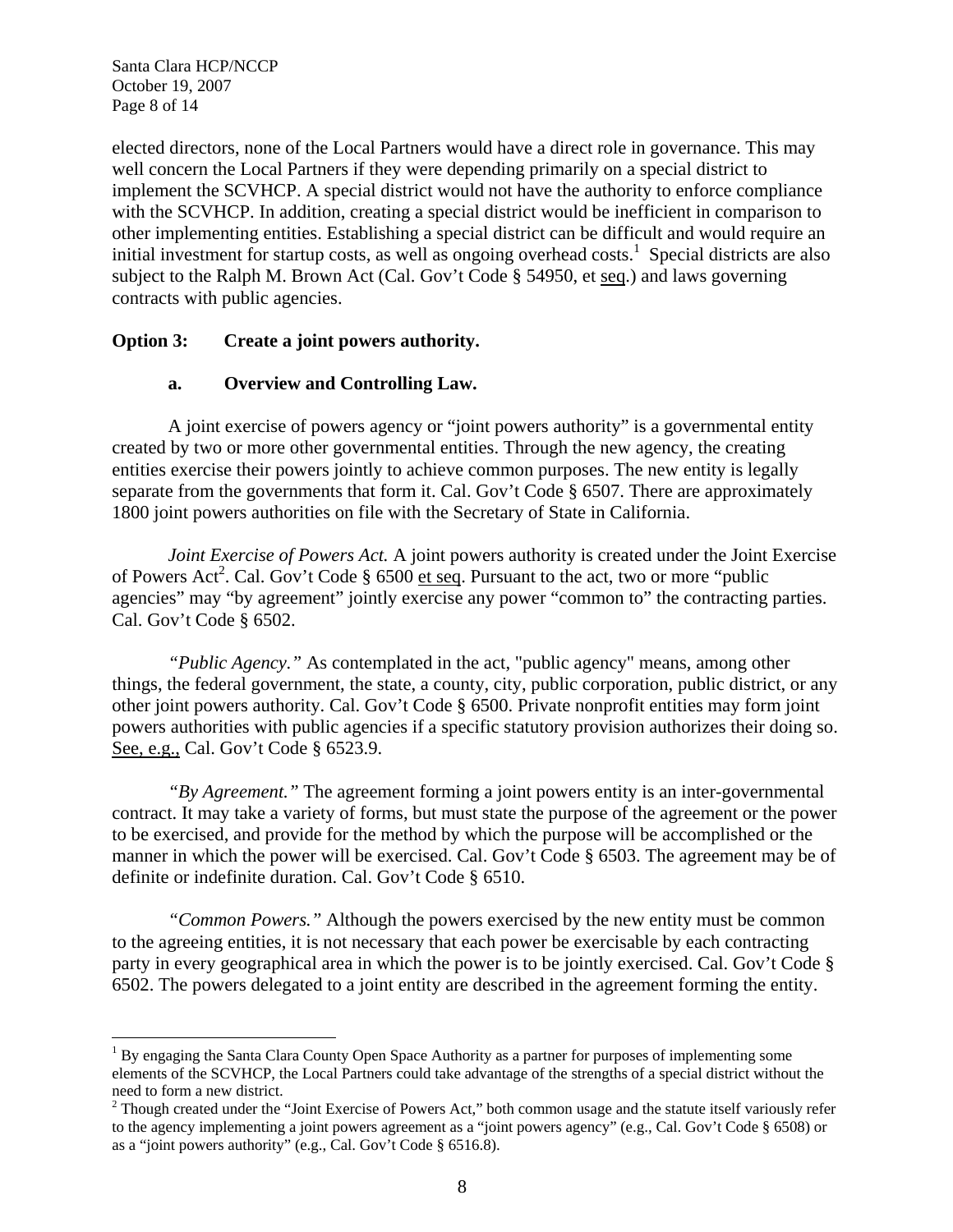Santa Clara HCP/NCCP October 19, 2007 Page 9 of 14

These powers can be tailored to the purposes for which the entity is created. For example, a joint powers entity need not be given the power of eminent domain.

*Boundaries.* Both joint powers authorities and special districts, discussed below, are free to determine their jurisdictional boundaries. While both may be coterminous with the underlying governmental boundaries, nothing compels them to be.

*Administration of Agreement and Board Membership.* The joint entity itself need not administer the agreement. Rather, the agreement may designate that the agreement will be administered and executed by:

- one or more of the member entities to the agreement;
- a commission or board constituted pursuant to the agreement; or
- a person, firm or corporation, including a nonprofit corporation, designated in the agreement. Cal. Gov't Code § 6506.

 *Money and Services.* The contribution of each member agency toward the joint authority may be in the form of money, property, personnel, or services. Cal. Gov't Code §§ 6504, 6506. Member agency contributions may be paid to and disbursed by the entity administering the agreement, "which may include a nonprofit corporation designated by the agreement to administer or execute the agreement for the parties to the agreement." Cal. Gov't Code § 6504.

A joint powers authority may issue revenue bonds to pay the cost and expenses of acquiring, constructing, or improving a project or conducting a program for, among other things, a regional or local public park, recreational area, or recreational center, and related facilities and improvements. Cal. Gov't Code § 6546. In addition to the revenue raising powers shared in common by the Local Partners which thus may be exercised by a joint powers authority, the Mello Roos and Integrated Financing District Acts explicitly apply to joint powers authorities. Cal. Gov't Code §§ 53316, 53317(h), 53177, 53179(f).

# **b. Examples of Joint Powers Authorities.**

# **i) East Contra Costa County Habitat Conservation Plan Association and the East Contra Costa County Habitat Conservancy**

The East Contra Costa County Habitat Conservation Plan Association ("ECCCHCPA") (http://www.co.contra-costa.ca.us/depart/cd/water/HCP/index.html) is a joint powers authority formed by Contra Costa County, four cities within the county, the Contra Costa Water District, and East Bay Regional Park District, to manage and fund the development of the East Contra Costa County Habitat Conservation Plan/Natural Communities Conservation Plan ("ECCC HCP/NCCP"). In 1988, the USFWS and DFG sent a letter to local government agencies urging the development of a regional habitat conservation plan for east Contra Costa County. Contra Costa County, the four cities, and the two districts formed this joint powers authority in 2000 to be the lead agency in drafting the habitat conservation plan and overseeing compliance with the California Environmental Quality Act and National Environmental Policy Act.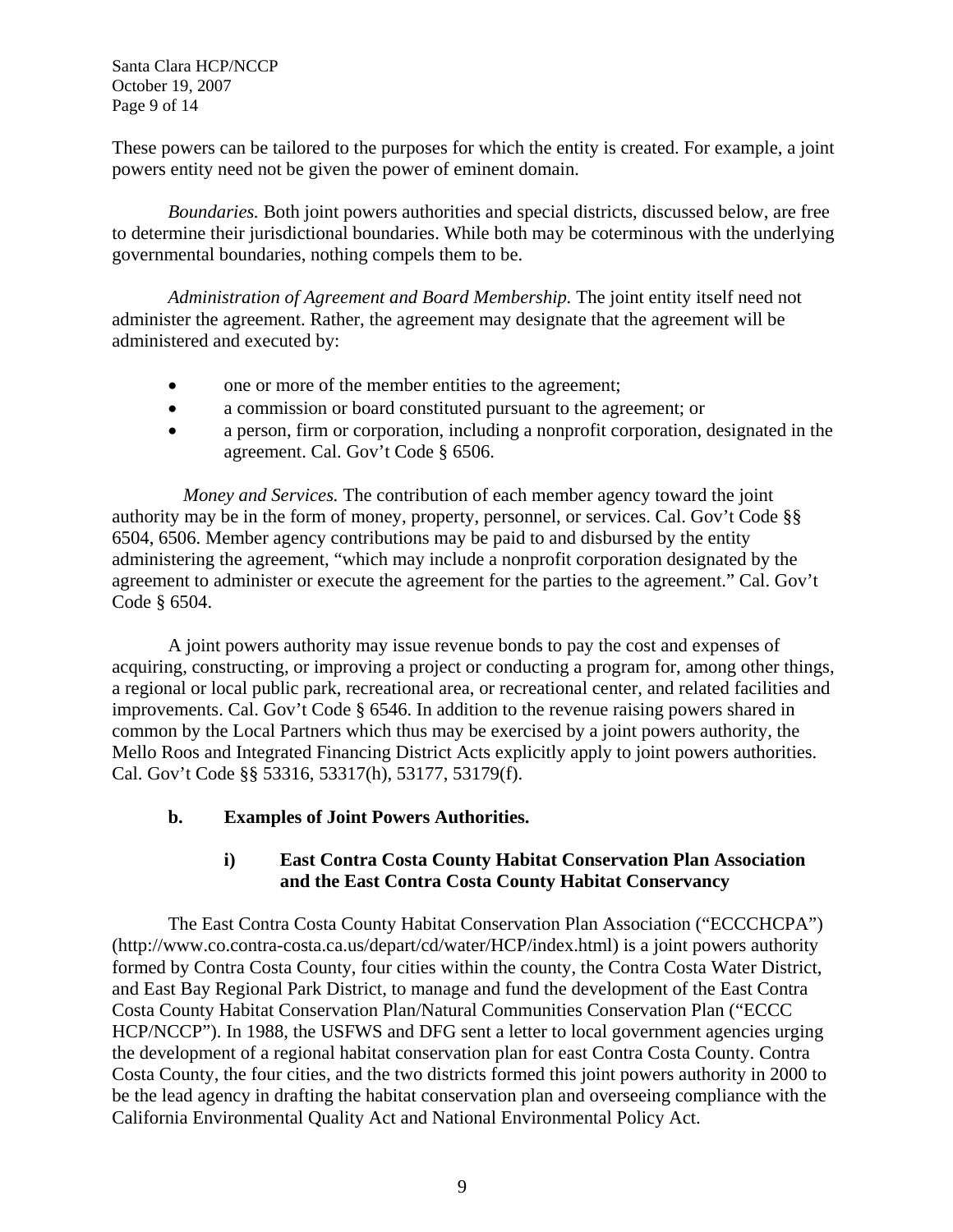Santa Clara HCP/NCCP October 19, 2007 Page 10 of 14

In July, 2007 the USFWS approved the ECCC HCP/NCCP and issued an incidental take permit covering an approximately185,000-acre planning area. The plan provides a framework and funding mechanism to protect natural resources in eastern Contra Costa County while improving and streamlining the environmental permitting process for impacts on rare and sensitive species and their habitat.

In April, 2007, Contra Costa County and the four cities formed a new joint powers authority, the East Contra Costa County Habitat Conservancy, which is responsible for implementation of the ECCC HCP/NCCP. Among other things, the Conservancy is principally responsible for managing revenues from plan related mitigation fees, acquiring and managing habitat lands, and monitoring and reporting on plan implementation. The Conservancy is governed by a board of directors comprised of one elected representative of the County and each of the four cities. The two districts that were part of the original joint powers authority are not members of the board of directions. Instead they are members of advisory committees formed to make recommendations to the Conservancy about how to coordinate implementation of the plan with the districts' activities. The Contra Costa Water District is a member of a "Flood Control and Water Conservation Committee," and the East Bay Regional Park District is a member of a "Habitat and Regional Parks Partnership Liaison Committee."

#### **ii) Other Examples of Joint Powers Authorities**

Joint powers authorities are often combined with other organizational structures. For example:

*The Santa Monica Mountains Conservancy* (http://smmc.ca.gov/partners.html) is a department within the Resources Agency established by Public Resources Code section 33200, to protect the Santa Monica Mountain Zone. The conservancy is a state-chartered conservancy, a form of organization discussed below. The conservancy has entered into seven agreements to create joint powers authorities with different public entities. The URL provided links to a brief description of the joint powers authorities that the conservancy has established, together with the seven agreements forming those authorities.

*The Conejo Open Space Conservation Agency* (http://www.conejo-openspace.org) is a joint powers agency formed by the City of Thousand Oaks and the Conejo Recreation and Park District, a special district. The joint agency has been addressing open-space needs in and around the City of Thousand Oaks since 1977. It works closely with a nonprofit, the Conejo Open Space Foundation (http://www.cosf.org/2001/html/home.html), to promote and maintain open space and trails.

#### **c. Relative Strengths of Joint Powers Authorities.**

A joint powers authority has the legal authority, credibility, revenue-generating ability (including the authority to receive and manage public and private grants), capacity, and stability of a government agency. The Local Partners themselves would presumably govern a joint powers authority (ensuring control and accountability), and the terms of a joint exercise of powers agreement could ensure that the joint powers authority is sufficiently focused on implementation of the SCVHCP. A joint powers authority is relatively efficient in that it is easy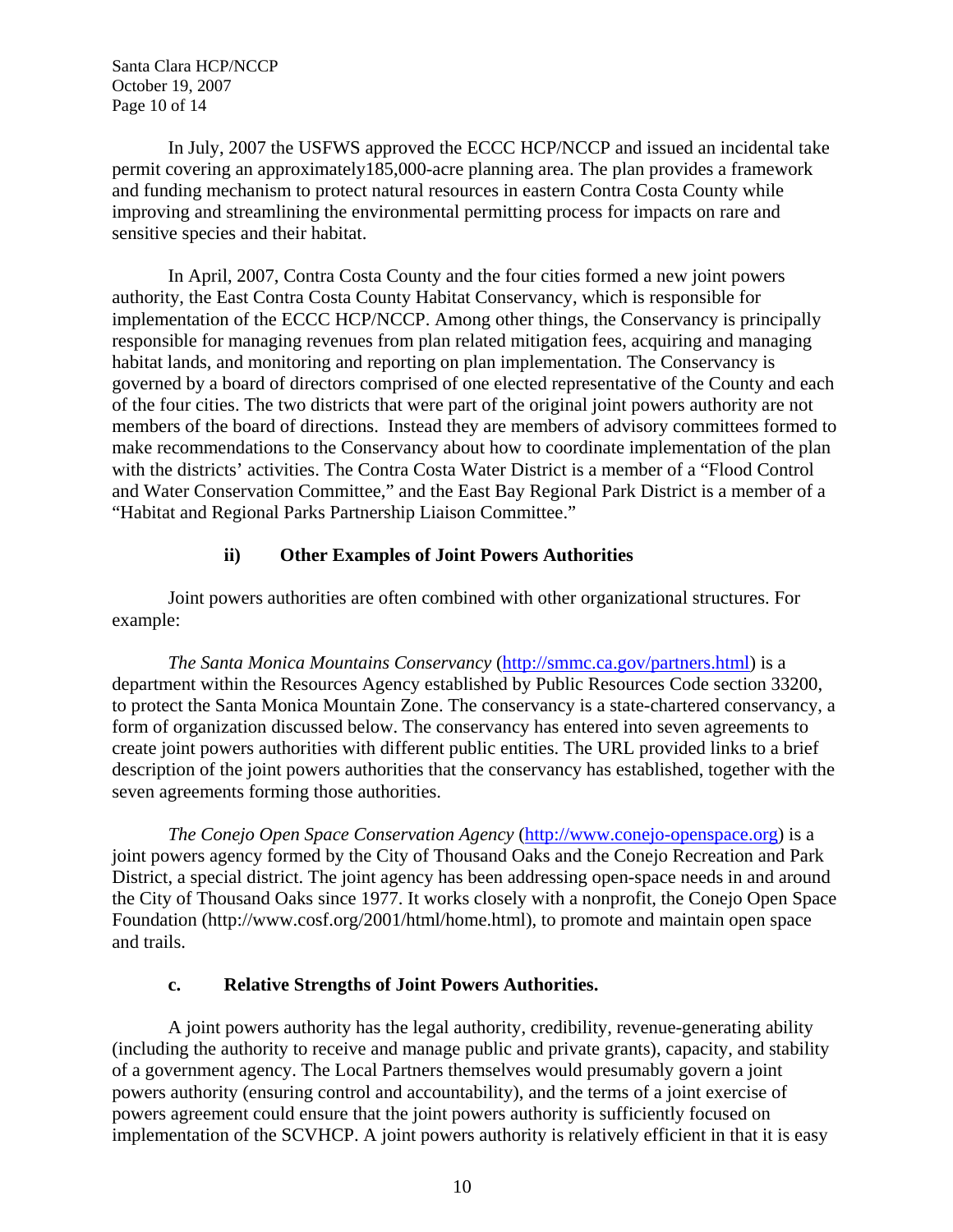Santa Clara HCP/NCCP October 19, 2007 Page 11 of 14

 $\overline{a}$ 

to form and to add members as compared with either a special district formed under a principal act or a district or conservancy formed under special act of the Legislature. It may also rely on one of its members to provide staff, thus minimizing additional overhead costs. The structure of joint powers authorities are flexible and can be adapted to formalize collaborations with other public and private entities and as otherwise necessary to meet the needs of its member agencies. A joint powers authority would provide a good way to share the responsibility for and potential liability associated with implementation of the SCVHCP.

A joint powers authority would not, however, be any more efficient than any of the Local Partners acting independently under Option 1. It would be subject to the Brown Act and laws governing contracts with public agencies, and would likely be perceived as creating an unwanted "additional layer of government."<sup>3</sup> Finally, a joint powers authority would have the same capability and capacity of its members. Additional expertise in the acquisition and management of land, for example, would have to be developed within the joint powers authority or secured through a partnership with another entity or contractor.

## **Option 4: Form a private nonprofit tax-exempt public benefit corporation.**

## **a. Overview and Controlling Law.**

The California Nonprofit Public Benefit Corporation Law (Cal. Corp. Code § 5110, et seq.) sets forth the requirements for forming and operating a nonprofit. The affairs of a nonprofit are ultimately controlled by a board of directors, which may delegate certain powers to others.

A nonprofit corporation must have a chairman of the board (or president, or both), a secretary, and a chief financial officer. Within certain limits, more than one title can be held by a single person. The corporation can also have other officers, as desired. By law there is no prescribed number of directors, but the articles of incorporation or bylaws may set a minimum or maximum number.

New board members may be elected by members of the corporation, chosen by the current board, or designated by another person or entity. No more than 49% of directors may be "interested persons," meaning persons who are paid to render services to the corporation and their family-members.

A nonprofit corporation may have "members," but is not required to. A member is a person given the right to vote on specified matters, including, for example: (1) the election of directors; or (2) changes to the articles of incorporation or bylaws. Non-members may also be given certain rights, such as the right to receive notices of meetings. If there are no members, the board of directors holds the powers that members otherwise might.

 $3$  The legislation that enables formation of joint powers authorities explicitly allows the new agency to execute its duties with the help of another more flexible entity, such as a nonprofit corporation. The joint powers authority could thus form a public-private partnership and potentially ameliorate concerns regarding the formation of a new government agency.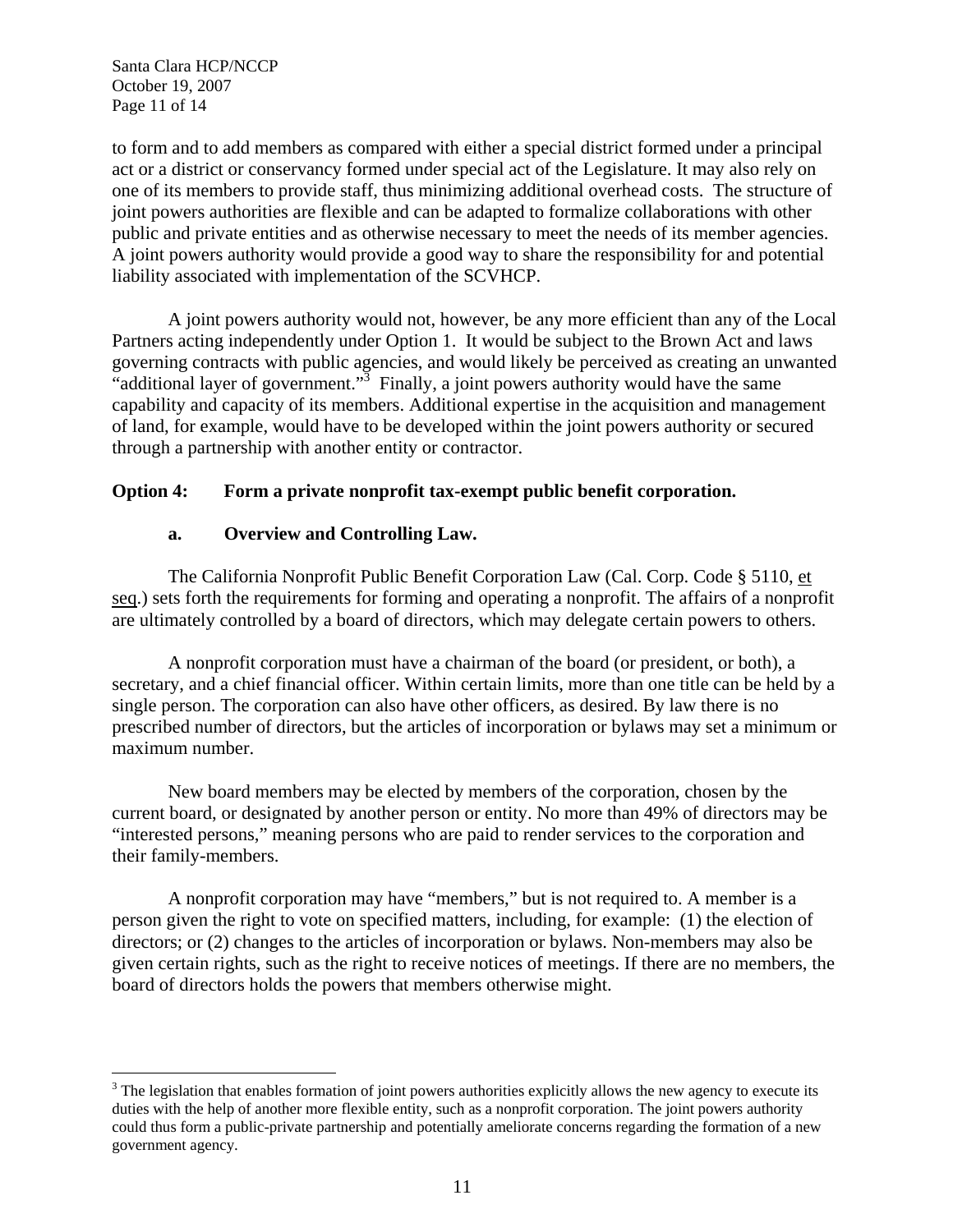# **b. Example of Nonprofit: The Natomas Basin Conservancy.**

The parties to the implementation agreement for the Natomas Basin Habitat Conservation Plan (USFWS, DFG, the City of Sacramento, and County of Sutter) have selected The Natomas Basin Conservancy (http://www.natomasbasin.org) as the "plan operator." Under the agreement, any failure by the plan operator to carry out the city's and county's obligations, is attributed to the city and county.

The plan operator is responsible for acquiring, locating, managing and maintaining the "mitigation lands" acquired pursuant to the habitat conservation plan. In doing so, the plan operator must consult with the wildlife agencies and the "technical advisory committee" established to help implement the plan. In the implementation agreement, the conservancy also agrees to "accept" mitigation fees from the city and county, and agrees to use those fees exclusively to implement its responsibilities as described in the habitat conservation plan. The conservancy is also required to establish an endowment sufficient to permanently sustain management of the mitigation lands beyond the termination or expiration of the incidental take permits.

In addition, the conservancy prepares:

- site-specific management plans for each "mitigation land site" that it acquires;
- a "planwide biological monitoring plan";
- regular surveys of species covered under the plan; and
- an "implementation annual report."

If the conservancy is dissolved or goes bankrupt, the accumulated mitigation lands and fees go to DFG, or to another successor that may be agreed upon by DFG, the USFWS, the City, and the County.

The conservancy is governed by a ten-member board of directors. All board members are appointed to three-year terms of office by the City of Sacramento and the County of Sutter. The city and the county each appoint five members. Through its bylaws and the implementation agreement, the conservancy has undertaken to comply with selected provisions of the Brown Act, a commitment that has reportedly hampered its ability to negotiate land deals effectively.

# **c. Relative Strengths of Nonprofits.**

 Private nonprofit corporations can be operated efficiently because they tend to have low overhead and can engage in hiring, procurement and contracting with relative speed and flexibility. Forming a new nonprofit is relatively easy and inexpensive, but as with all new organizations, would require an initial investment for startup costs. A nonprofit corporation could receive and manage public and private grants. With appropriate approvals from the Internal Revenue Service and Franchise Tax Board, a nonprofit may be deemed a charity, rendering donations to the entity tax deductible for the donors. As a result, a nonprofit may have an advantage in obtaining public and private grant funding, compared with a government agency. If a new nonprofit corporation is formed, the Local Partners could appoint its board of directors, ensuring a high degree of accountability. However, an existing, independent nonprofit would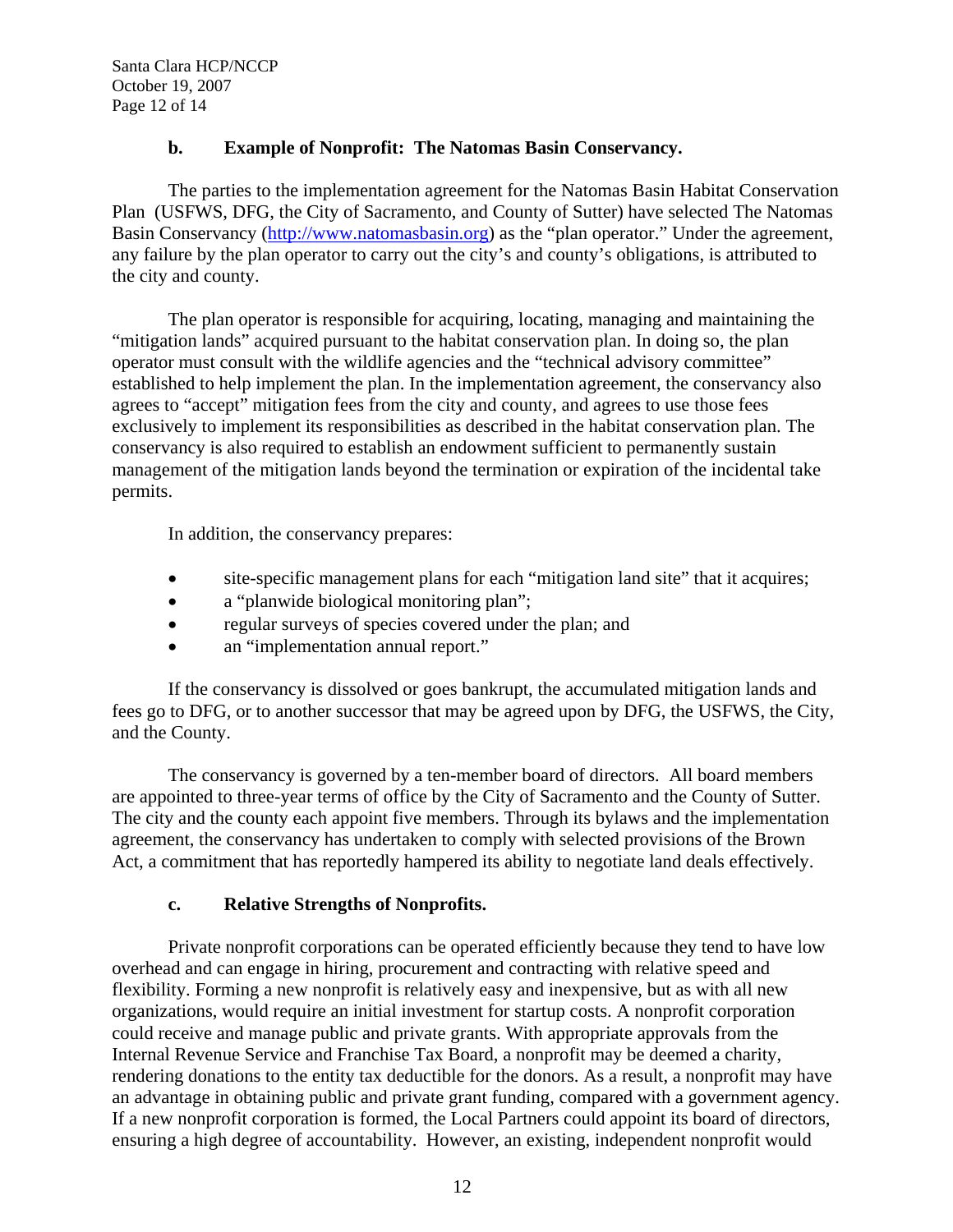Santa Clara HCP/NCCP October 19, 2007 Page 13 of 14

likely to be more competitive for public and private grant funds. A nonprofit that is directly accountable to the Local Partners may be perceived to be focused too much on the Local Partners' obligation to implement the SCVHCP, rather than on conservation or other public interests generally. (The Natomas Basic Conservancy has reported this problem.) Either a newly formed or existing nonprofit would likely have sufficient focus and credibility as a conservation organization with the state and federal agencies and the general public if its mission and bylaws reflected a commitment to conservation.

However, the legal authority of a private nonprofit corporation is limited as compared to a government agency. Nonprofits cannot assess fees, impose taxes, or issue bonds, and a private nonprofit corporation probably cannot manage fees collected under the Mitigation Fee Act. A nonprofit could not enforce compliance with the SCVHCP. In addition, nonprofits, particularly new nonprofits, do not have the stability of other potential implementing entities, such as government agencies. An established nonprofit conservation group could well have the capacity and capability to perform important elements of SCVHCP implementation, such as land acquisition and management. However, a newly formed nonprofit corporation would not.

# **Option 5: Create a state-chartered conservancy.**

# **a. Overview and Controlling Law.**

 State-chartered conservancies (http://resources.ca.gov/dbcc.html) are board-governed departments within the California Resources Agency, which are charged with acquiring land within specified geographic areas in order to advance specified conservation goals. Conservancies can also facilitate the acquisition of land by other entities.

There are currently nine conservancies in California:

- California Tahoe Conservancy
- State Coastal Conservancy
- Santa Monica Mountains Conservancy
- San Joaquin River Conservancy
- San Diego River Conservancy
- Coachella Valley Mountains Conservancy
- Sierra Nevada Conservancy
- San Gabriel and Lower Los Angeles Rivers and Mountains Conservancy, and
- Baldwin Hills Conservancy

The boards of each of these, except for the State Coastal Conservancy, include a mix of state and local members. The Santa Monica and Coachella conservancies also include federal members.